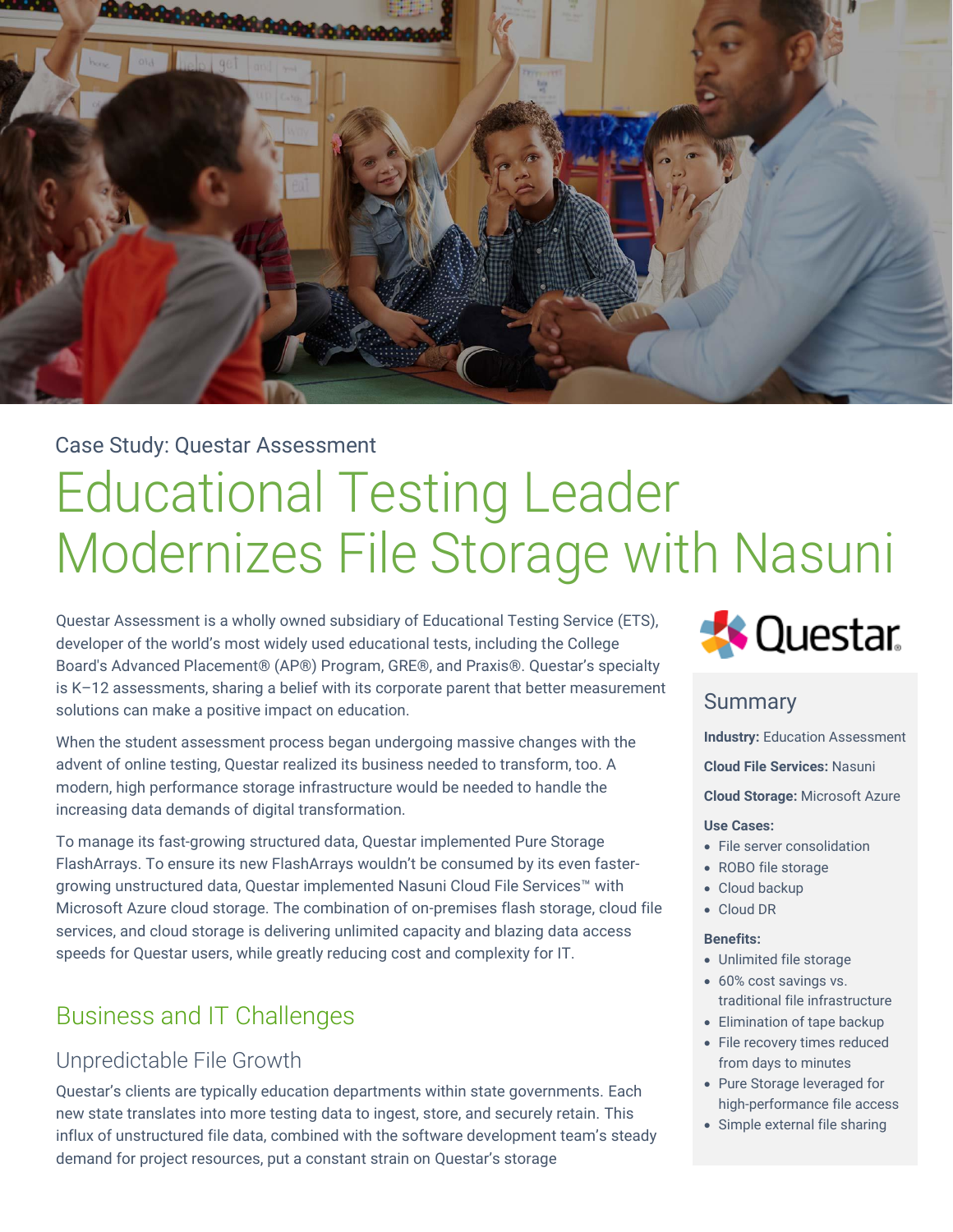

Case Study **Questar Assessment, Inc.** 

infrastructure. With client needs difficult to predict, Senior Infrastructure Systems Administrator Nicholas Winnie and his colleagues found capacity planning nearly impossible.

Explains Winnie, "We're growing at an unprecedented rate, and that is really changing the way we run our business. Now, we're more of a software development company, and we have more people on the IT side than in any other part of the organization. Even though we've been around for 40 years, the fast pace makes it feel like more of a startup. We needed a file storage solution that could be as agile as our business."

## Secure, Affordable Long-Term File Retention

A sizable portion of Questar's file storage consists of scanned images of student testing materials, which often include sensitive personal information. While these files aren't accessed frequently, they need to be securely retained for long periods of time. They also need to be quickly retrievable on-demand.

Storing the images on primary file storage would guarantee fast retrieval, but would add substantial cost. Archiving them to disk or tape would cost less, but retrieval would be too slow, and the administrative overhead of constantly migrating the data back and forth would offset any capital cost savings.

### Slow File Backup and Recovery

Questar relied on traditional backup software and tapes to protect its unstructured data assets. This limited how often the backups could run, increasing the time between recovery points.

Recovering backed up data from tape was also a slow and often unreliable process. It would often take days to recover requested files.

### Compatibility with Pure Storage

As part of a 3-year digital transformation plan overseen by Questar Senior Director of IT Enterprise Services Stan Berris, the IT department upgraded every server, then replaced the storage behind every server with all-flash arrays from Pure Storage. The goal was to give Questar's employees the tools and infrastructure they needed to work as efficiently as possible.

"We needed a file storage solution that could be as agile as our business."

Nicholas Winnie Senior Infrastructure Systems Administrator Questar Assessment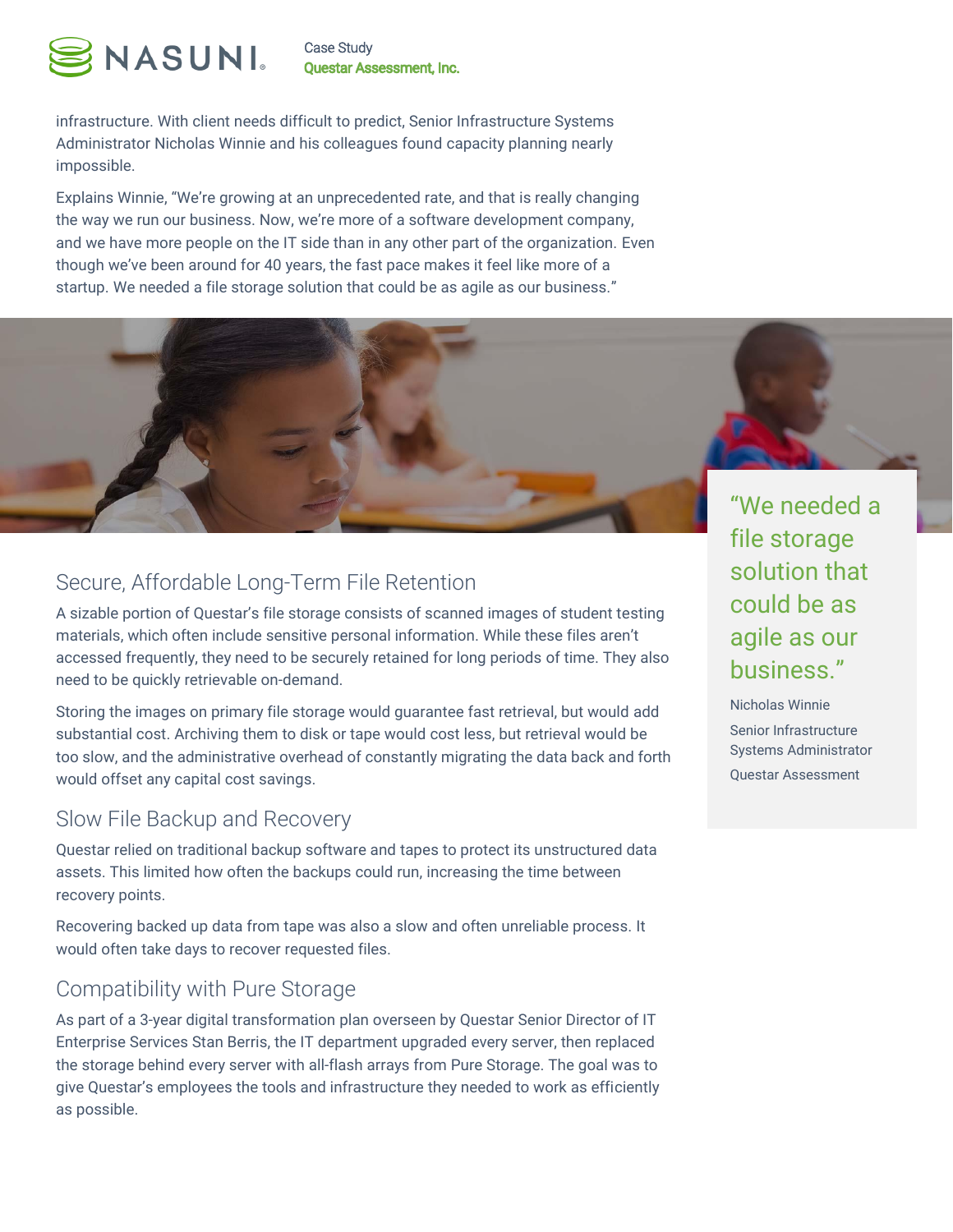

Case Study **Questar Assessment, Inc.** 

The goal was achieved – employees are thrilled with the performance of Pure Storage, to the point that anything less is unacceptable. Any new file storage solution would have to compatible with the existing Pure Storage arrays.



# Solution

The IT team at Questar began looking for options that could offload file data from its Pure Storage FlashArrays, but still leverage the FlashArrays to deliver high performance file access. Nasuni Cloud File Services, backed by Microsoft Azure cloud storage, was the solution.

Questar deployed Nasuni in a hybrid cloud configuration that connects Azure cloud storage to its own virtual infrastructure powered by Pure Storage. Nasuni Edge Appliance virtual machines present standard SMB file shares to Questar's users and applications, and integrate with Questar's Active Directory for authentication and access. When files are written to the Nasuni VMs, the data is reduced, encrypted, then stored as objects in Azure cloud storage through Nasuni's patented UniFS® file system. Actively used files are cached locally by the Nasuni VMs on the Pure Storage FlashArrays to avoid cloud latency and data egress charges.

The joint Azure-Nasuni-Pure Storage solution leverages the high-performance of the onpremises Pure Storage arrays for blazing fast file access, and the unlimited capacity of Nasuni and Azure to free up the flash arrays for I/O-intensive structured data workloads.

Comments Winnie, "Our employees and developers had become accustomed to fast file access, and they're still seeing that now. With Nasuni, we get to take advantage of Pure Storage and those ridiculously fast read and write speeds. Except by storing all file data in Azure and caching only the files that are actively used in our offices, Nasuni frees up a lot of Pure Storage capacity for other workloads. So while our users don't notice any difference with Nasuni, we in IT do. Before we were filling up our SAN at a rapid rate. Now we can manage our growth in a predictive manner."

An accelerated implementation service from Nasuni Professional Services helped Questar deploy Nasuni over the course of a few days. Within a few weeks, most of Questar's 50 TB of file data had been ingested by Nasuni and stored in Azure.

Says Winnie, "With help from Nasuni PS, the transition was seamless. The only reason our end users knew we switched to Nasuni is because we notified them. We already use a DFS namespace, so with Nasuni we were really just changing the storage on the backend."

**Azure** SNASUNI. **PURESTORAGE**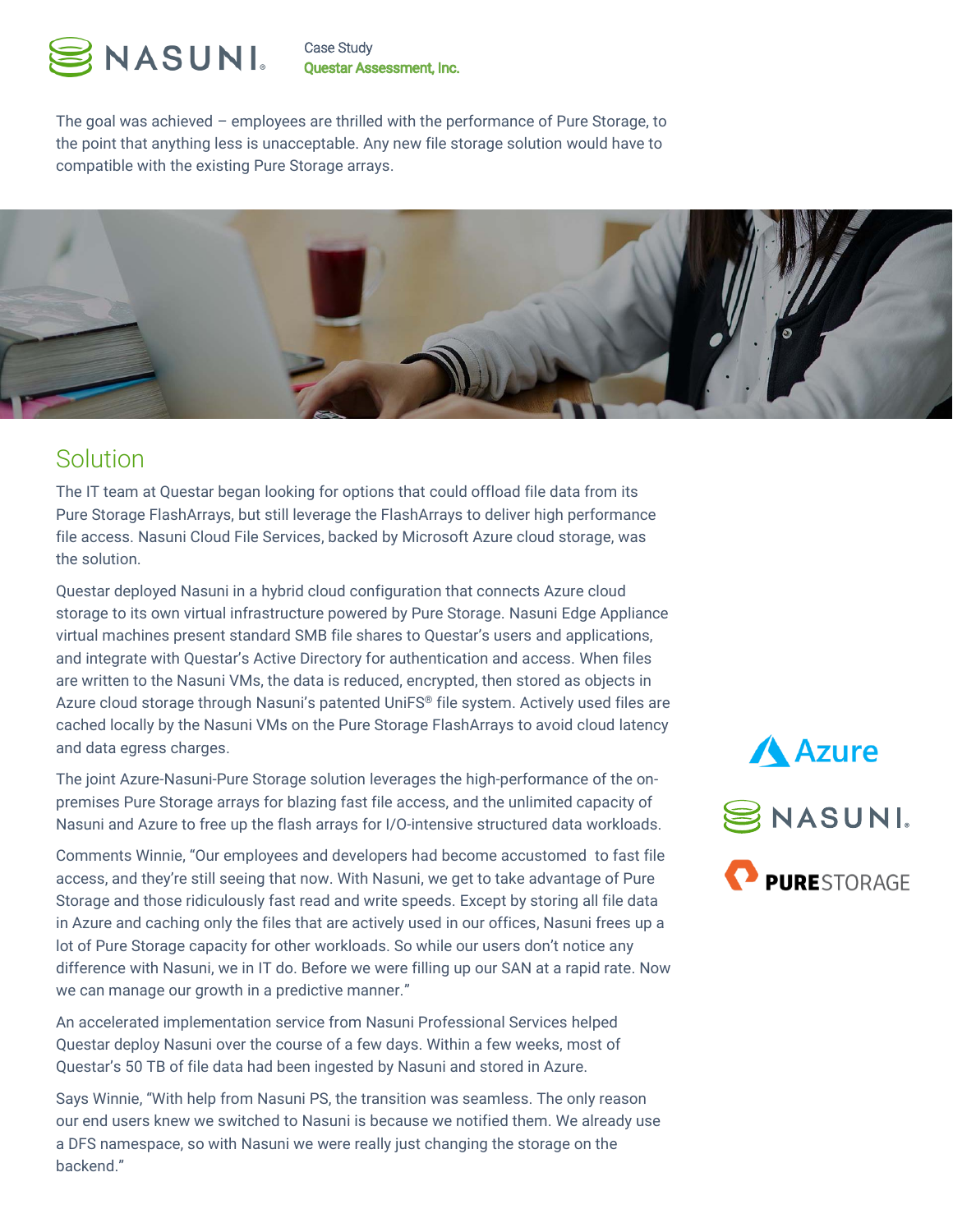

Case Study **Questar Assessment, Inc.** 

# **Results**

## High-Performance File Access on a 64% Smaller Footprint

Nasuni gives customers the option to use hardware or virtual edge appliances to cache frequently used files. Each appliance can be sized to fit the particular needs of a given office. Questar has deployed 3 Nasuni virtual appliances in front of its Pure Storage arrays. Each VM is sized at 6 TB of capacity, meaning Questar can now provide highperformance access to 50 TB of file storage using only 18 TB of on-premises capacity – a 64% savings. The IT team no longer has to worry about unexpected storage growth forcing unplanned capital expenditures.

"All our data centers have switched over to Pure Storage, and the Nasuni virtual edge appliances run on top of that," explains Winnie. "We know how big the cache size is going to be on each appliance because if it starts exceeding our capacity limits, Nasuni just flushes those files from the cache, leaving them only in Azure storage until they're needed again. We know we will never exceed the capacity limit we've set."

# Unlimited Storage Capacity

Nasuni enables Questar to store and protect all files without worrying about capacity or volume limits. Applications write to UniFS just like traditional device-based file systems, except UniFS scales without limits inside object storage. Signing on a new state as a client and ingesting all the associated files no longer presents a storage problem for IT.

When its local storage arrays reached full capacity in the past, IT would transfer older files to tapes, then delete the files from primary storage. This was time-consuming and risky – there was no guarantee the files could be restored if needed. Now Questar can expand capacity on-demand just by increasing its Azure storage and Nasuni subscriptions. Nasuni automatically retrieves older files from Azure storage and recaches them on Pure Storage whenever they are requested.

"When testing season comes up and we have to store millions of files, we don't have to worry about whether we have enough storage capacity," Winnie says. "The only thing that's growing is our Azure storage back-end and Nasuni's file system, and neither of them has any limits."

# 50-100 Tapes Per Week Eliminated

Nasuni's continuously versioning file system securely protects Questar's files in cloud storage as they change. All deltas are stored as WORM objects in Azure to create a limitless version history of every file. This cloud-based approach eliminates the need for traditional file backup and archive solutions, providing a more reliable and robust file data protection solution that requires minimal oversight.

Yet, it also gives Questar the kind of long-term file retention plan the company has been looking for – one that is both efficient and affordable. Instead of regularly transferring older files to tape, then calling up tape vendors and waiting for a delivery when clients demand access to that data, older files are a few clicks away.

"Prior to Nasuni we were sending off 50 to 100 tapes a week just in file server data," Winnie adds. "That has gone away completely."

"When testing season comes up, and we have to store millions of files, we don't have to worry about whether we have enough storage capacity. The only thing that's growing is our Azure storage back-end and Nasuni's file system, and neither of them has any limits."

Nicholas Winnie Senior Infrastructure Systems Administrator Questar Assessment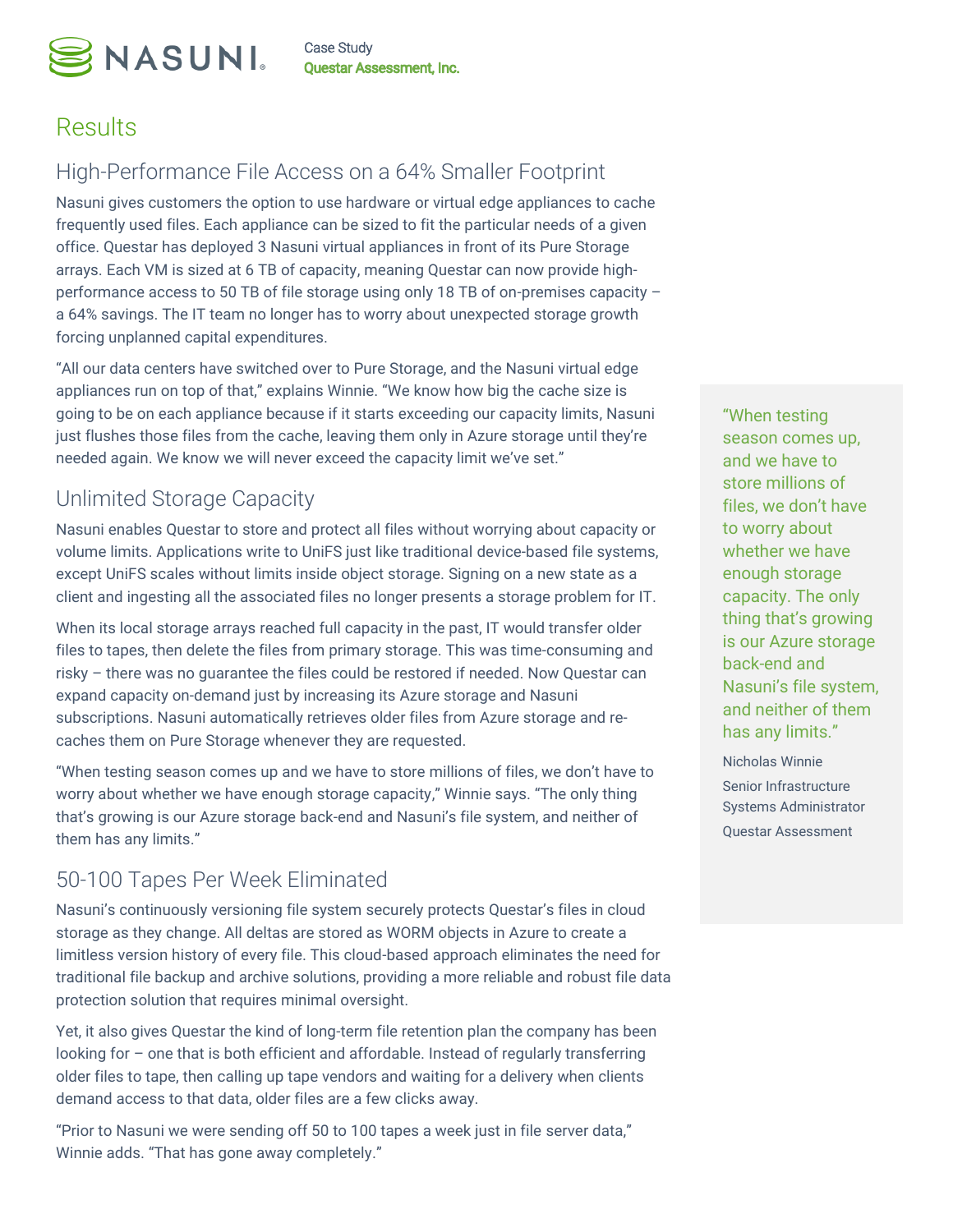

## 10 Minute Recovery Points, 5 Minute Recovery Times

Another advantage of an unlimited version stream in the cloud is breakthrough recovery points and recovery times. Whether files have been lost, accidentally deleted, or compromised by a malware attack, Nasuni Continuous File Versioning™ enables Questar to restore any version of any file from Azure storage – minimizing the impact of such events on end users and the business.

"We set our versioning frequency to every ten minutes, and the time to recover a version from Azure is only about five minutes," notes Winnie. "Before Nasuni, we were doing backups to tape once a day and sending the tapes off-site. To recover a file, we'd have to contact our off-site storage vendor and it might take a full day before we got the next tape delivery. Then it would take hours to restore the data from tape. Obviously now with Nasuni our RPOs and RTOs have gotten so much better."

## A New Kind of Disaster Recovery

By storing the entire file system in Azure cloud storage, Nasuni enables a new kind of disaster recovery that helps ensure business continuity. If a Questar office should become unavailable, the IT team can quickly deploy a new Nasuni Edge Appliance at another safe location and begin rehydrating the appliance with file system metadata and data from Azure. Employees will be able to return to work in just 15 minutes.

Comments Winnie, "We have another data center that we use for DR that we're able to replicate data to. But being able to stand up another virtual Nasuni Edge Appliance anywhere we want and just point to the storage in Azure will be a lot quicker and more reliable. We can even stand up the appliance VM in Azure if we want to go all-cloud for DR, a solution currently under consideration."

# Easy Setup of Temporary Offices

Nasuni makes it easy for large offices to expand their storage capacity, but it also simplifies the process of setting up, provisioning, and protecting files at remote or temporary locations – without the usual high costs or time investments. To Questar's IT team, this is yet another valuable Nasuni capability that supports the business.

"We have a lot of seasonal offices that we set up for a few months, but then they go away," Winnie says. "Like the DR scenario, Nasuni lets us provision edge appliances in these temporary offices in minutes to provide full access to the file system. When we need to close the offices down, we can just delete the VMs."

# Reduced Network Traffic & Simplified External File Sharing

Every new file and file change is reduced, encrypted, and chunked into objects before being transmitted from a Nasuni Edge Appliance to Azure storage. Not only does this reduce the total amount of cloud storage required, but the secure use of public internet links offloads file transfer traffic from the WAN.

"We do a lot of FTP and SFTP transfers between states and vendors we work with, so having the option to use the internet in a secure manner for external file sharing is very important to us," remarks Winnie. "Some of our existing SFTP solutions are going to go

### Deployment Details

- **File Storage:** 50 TB **Edge Appliances:** 3 **Edge Appliance Size:** 6 TB **Appliance Type:** Virtual **Hypervisor:** VMware ESX **Users:** 500 **File Workloads:**
- Home directories
- Corporate shares

#### **Key File Types:**

- Microsoft Office
- Scanned test images
- SQL backup data

#### **Versioning Frequency:**

• 10 minutes (RPO)

#### **Recovery Time:**

• 5 minutes (RTO)

#### **Security:**

- Active Directory for access and authentication onpremises
- AES-256 encryption with customer-controlled keys for protecting data in transit and at rest in Azure cloud storage